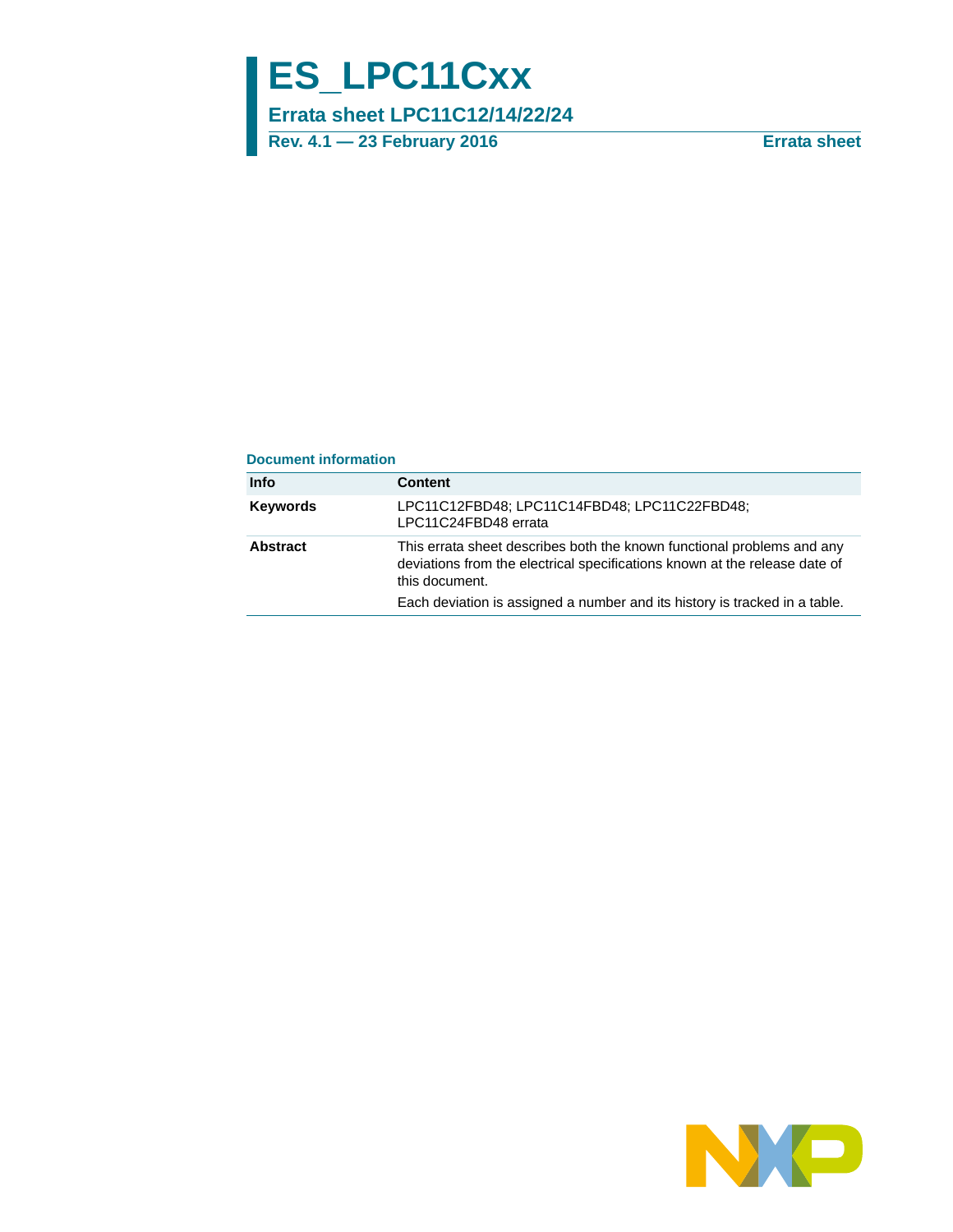**Errata sheet LPC11C12/14/22/24**

#### **Revision history**

| <b>Rev</b>     | <b>Date</b> | <b>Description</b>                                                                     |
|----------------|-------------|----------------------------------------------------------------------------------------|
| 4.1            | 20160223    | • Added VDD.2.                                                                         |
| 4              | 20130117    | $\bullet$ Added I2C.1.                                                                 |
| 3.2            | 20120118    | • Added ADC.2.                                                                         |
| 3.1            | 20110901    | • Added Note.1.                                                                        |
| 3              | 20110301    | • Combined errata for LPC11C12, LPC11C14, LPC11C22, and LPC11C24 into one<br>document. |
|                |             | Added VDD.1.<br>$\bullet$                                                              |
|                |             | • Section 3.1: Removed text "For PCLK ADC = 100 MHz"                                   |
| $\overline{2}$ | 20101115    | • Added ADC.1.                                                                         |
| 1              | 20100510    | Initial version                                                                        |

# **Contact information**

For more information, please visit: **http://www.nxp.com**

For sales office addresses, please send an email to: **salesaddresses@nxp.com**

ES\_LPC11CXX All information provided in this document is subject to legal disclaimers. © NXP B.V. 2016. All rights reserved.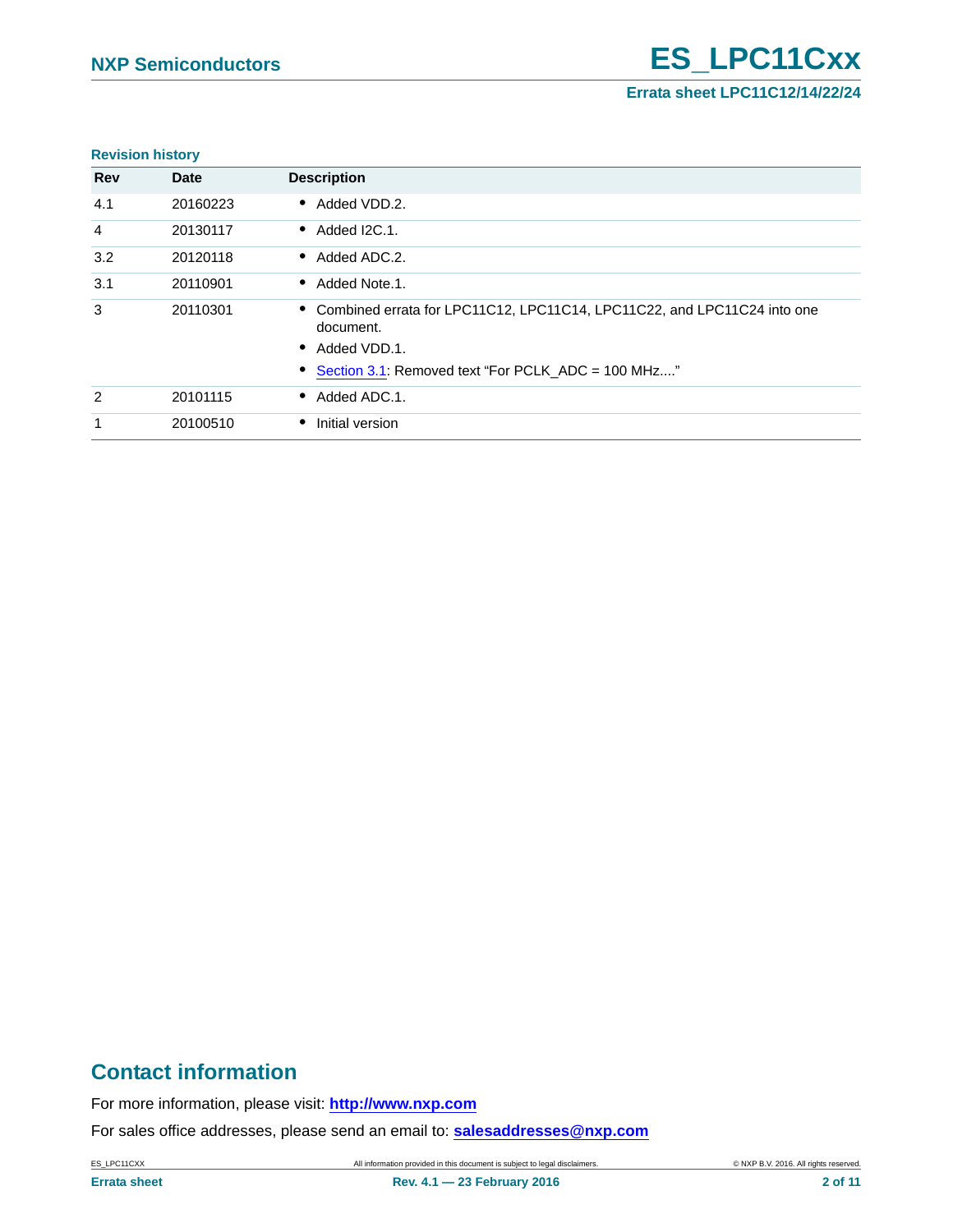# <span id="page-2-0"></span>**1. Product identification**

The LPC11Cxx devices typically have the following top-side marking:

LPC11Cxxx

/xxx

xxxxxxx

xxYYWWxR[x]

The last letter in the last line (field 'R') will identify the device revision. This Errata Sheet covers the following revisions of the LPC11Cxx:

| Table 1.<br>Device revision table |                             |
|-----------------------------------|-----------------------------|
| <b>Revision identifier (R)</b>    | <b>Revision description</b> |
| ʻA'                               | Initial device revision     |

Field 'YY' states the year the device was manufactured. Field 'WW' states the week the device was manufactured during that year.

# <span id="page-2-1"></span>**2. Errata overview**

#### **Table 2. Functional problems table**

| <b>Functional</b><br>problems | <b>Short description</b>                                                                                                        | <b>Revision identifier</b> | <b>Detailed description</b> |
|-------------------------------|---------------------------------------------------------------------------------------------------------------------------------|----------------------------|-----------------------------|
| ADC.1                         | External sync inputs not operational                                                                                            | ʻA'                        | Section 3.1                 |
| ADC.2                         | A/D Global Data register should not be used with burst 'A'<br>mode or hardware triggering.                                      |                            | Section 3.2                 |
| I2C.1                         | In the slave-transmitter mode, the device set in the<br>monitor mode must write a dummy value of 0xFF into<br>the DAT register. | ʻA'                        | Section 3.3                 |
| VDD.1                         | The minimum voltage of the power supply ramp must<br>be 200 mV or below                                                         | ʻA'                        | Section 3.4                 |
| VDD.2                         | External RESET pin must be held LOW until the power 'A'<br>supply on the VDD pin reaches minimum operating<br>voltage of 1.8 V. |                            | Section 3.5                 |

#### **Table 3. AC/DC deviations table**

| <b>AC/DC</b><br>deviations | <b>Short description</b> | <b>Revision identifier</b> | Detailed description |
|----------------------------|--------------------------|----------------------------|----------------------|
| n/a                        | n/a                      | n/a                        | n/a                  |

#### **Table 4. Errata notes**

| <b>Note</b>        | <b>Short description</b>                                                                                              | <b>Revision identifier</b> | <b>Detailed description</b> |
|--------------------|-----------------------------------------------------------------------------------------------------------------------|----------------------------|-----------------------------|
| Note <sub>.1</sub> | During power-up, an unexpected glitch (low pulse)<br>could occur on the port pins as the $V_{DD}$ supply ramps<br>up. | ʻA'                        | Section 5.1                 |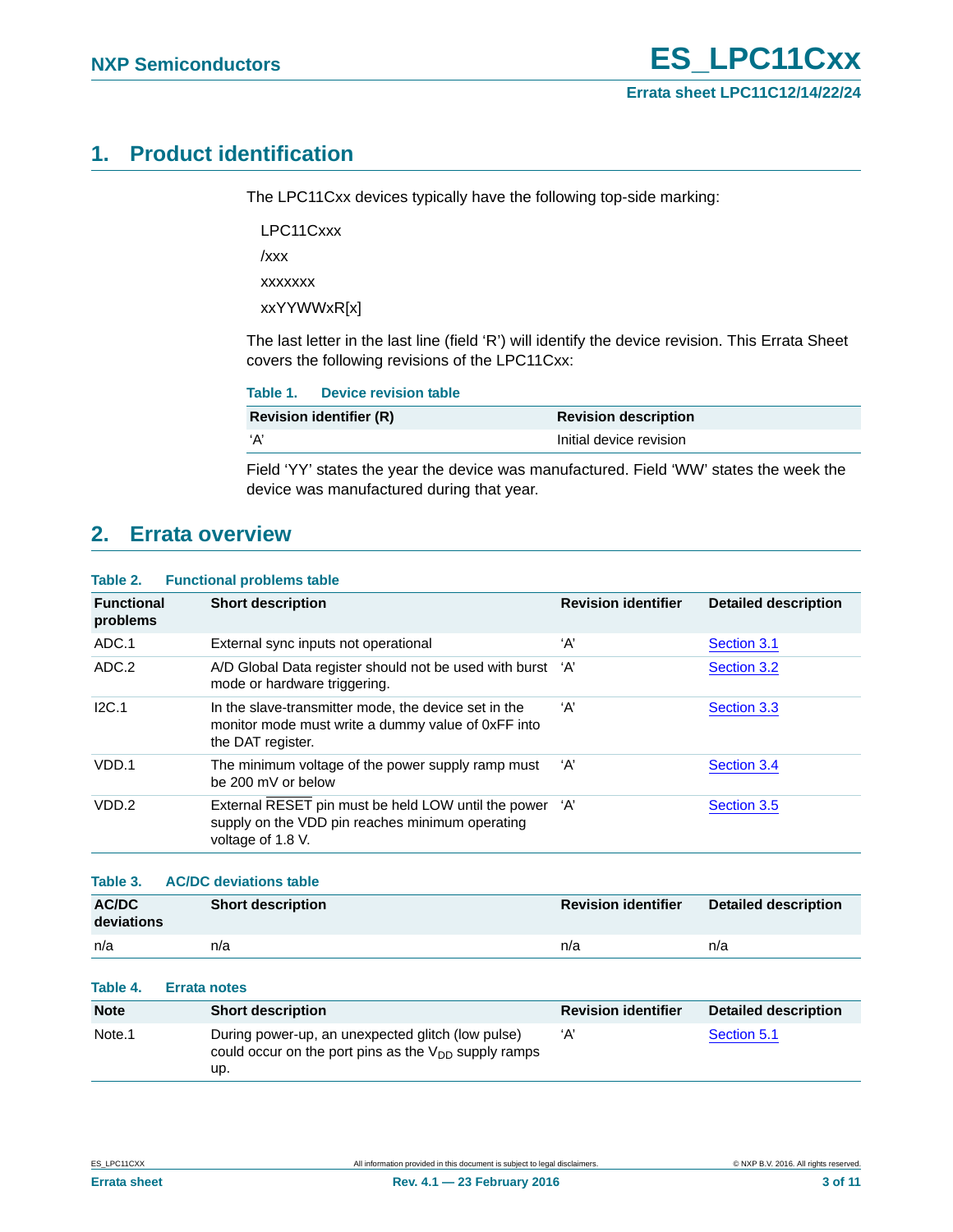# <span id="page-3-1"></span><span id="page-3-0"></span>**3. Functional problems detail**

### **3.1 ADC.1: External sync inputs not operational**

#### <span id="page-3-2"></span>**Introduction:**

In software-controlled mode (BURST bit is 0), the 10-bit ADC can start conversion by using the following options in the A/D Control Register:

| 26:24 START |     | When the BURST bit is 0, these bits control whether and when an A/D conversion is<br>started: | 0 |
|-------------|-----|-----------------------------------------------------------------------------------------------|---|
|             | 0x0 | No start (this value should be used when clearing PDN to 0).                                  |   |
|             | 0x1 | Start conversion now.                                                                         |   |
|             | 0x2 | Start conversion when the edge selected by bit 27 occurs on<br>PIO0_2/SSEL/CT16B0_CAP0.       |   |
|             | 0x3 | Start conversion when the edge selected by bit 27 occurs on<br>PIO1 5/DIR/CT32B0 CAP0.        |   |
|             | 0x4 | Start conversion when the edge selected by bit 27 occurs on CT32B0 MAT0.                      |   |
|             | 0x5 | Start conversion when the edge selected by bit 27 occurs on CT32B0 MAT1.                      |   |
|             | 0x6 | Start conversion when the edge selected by bit 27 occurs on CT16B0 MAT0.                      |   |
|             | 0x7 | Start conversion when the edge selected by bit 27 occurs on CT16B0 MAT1.                      |   |
|             |     |                                                                                               |   |

#### <span id="page-3-3"></span>**Problem:**

The external start conversion feature, AD0CR:START = 0x2 or 0x3, may not work reliably and ADC external trigger edges on PIO0\_2 or PIO1\_5 may be missed. The occurrence of this problem is peripheral clock (pclk) dependent. The probability of error (missing an ADC trigger from GPIO) is estimated as follows:

- **•** For PCLK\_ADC = 50 MHz, probability error = 6 %
- For PCLK\_ADC = 12 MHz, probability error = 1.5 %

The probability of error is not affected by the frequency of ADC start conversion edges.

#### <span id="page-3-4"></span>**Work-around:**

In software-controlled mode (BURST bit is 0), the START conversion options (bits 26:24 set to 0x1 or 0x4 or 0x5 or 0x6 or 0x7) can be used. The user can also start a conversion by connecting an external trigger signal to a capture input pin (CAPx) from a Timer peripheral to generate an interrupt. The timer interrupt routine can then start the ADC conversion by setting the START bits (26:24) to 0x1. The trigger can also be generated from a timer match register.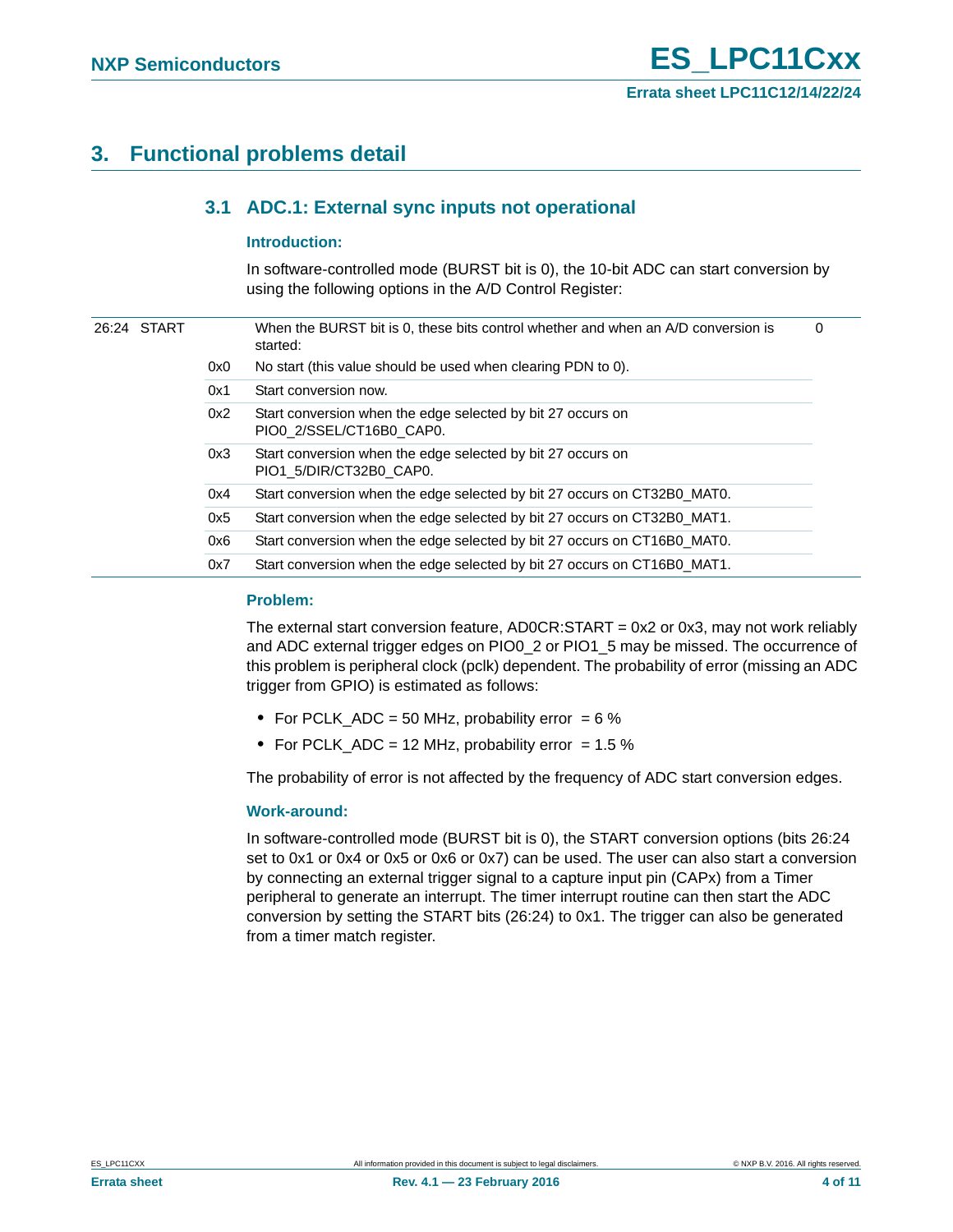### <span id="page-4-0"></span>**3.2 ADC.2: A/D Global Data register should not be used with burst mode or hardware triggering**

#### <span id="page-4-1"></span>**Introduction:**

On the LPC11Cxx, the START field and the BURST bit in the A/D control register specify whether A/D conversions are initiated via software command, in response to some hardware trigger, or continuously in burst ("hardware-scan") mode. Results of the ADC conversions can be read in one of two ways. One is to use the A/D Global Data Register to read all data from the ADC. Another is to use the individual A/D Channel Data Registers.

#### <span id="page-4-2"></span>**Problem:**

If the burst mode is enabled (BURST bit set to '1') or if hardware triggering is specified, the A/D conversion results read from the A/D Global Data register could be incorrect. If conversions are only launched directly by software command (BURST bit = '0' and START = '001'), the results read from the A/D Global Data register will be correct provided the previous result is read prior to launching a new conversion.

#### <span id="page-4-3"></span>**Work-around:**

When using either burst mode or hardware triggering, the individual A/D Channel Data registers should be used instead of the A/D Global Data register to read the A/D conversion results.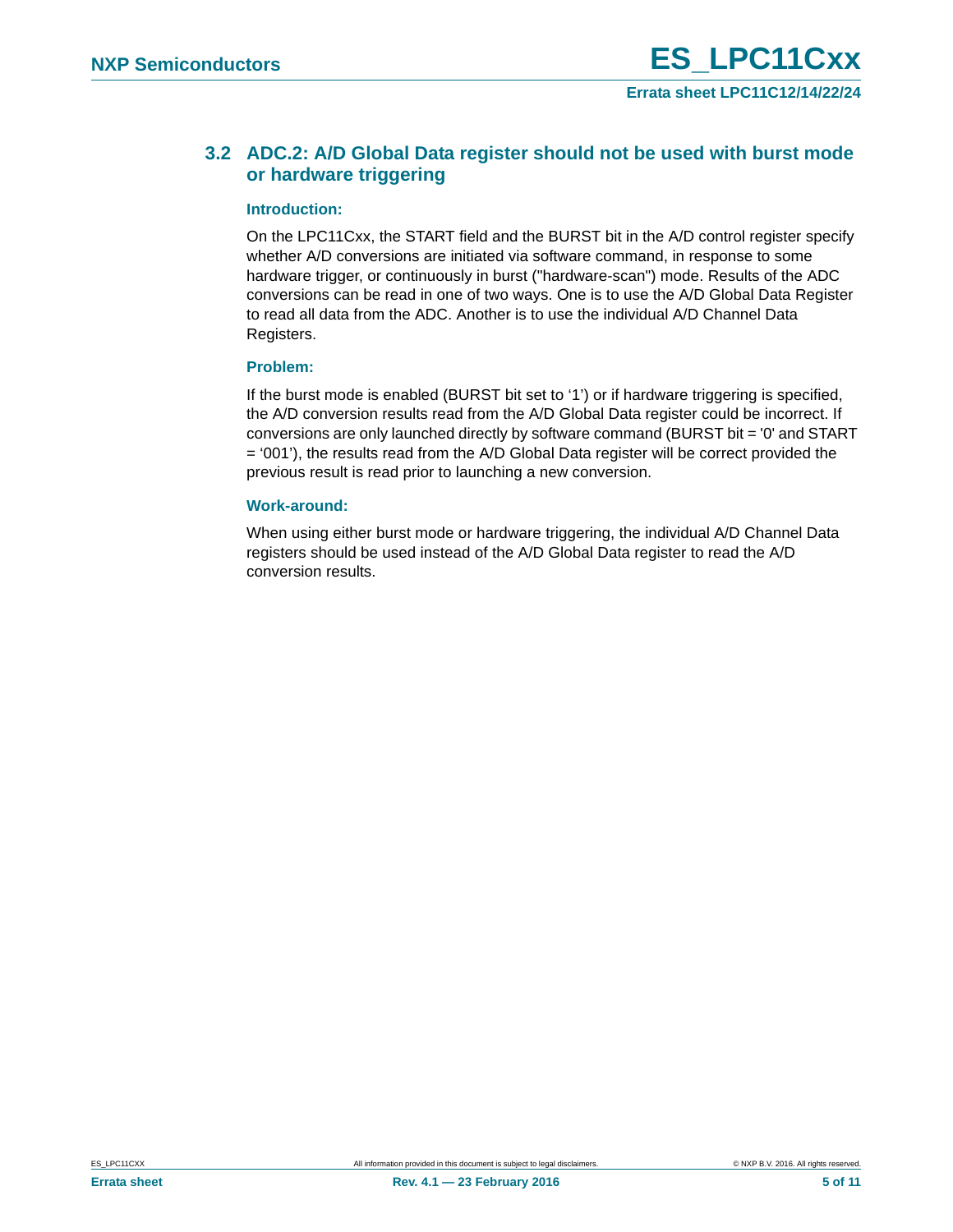### <span id="page-5-0"></span>**3.3 I2C.1: In the slave-transmitter mode, the device set in the monitor mode must write a dummy value of 0xFF into the DAT register**

#### <span id="page-5-1"></span>**Introduction:**

The I2C monitor allows the device to monitor the I2C traffic on the I2C bus in a non-intrusive way.

#### <span id="page-5-2"></span>**Problem:**

In the slave-transmitter mode, the device set in the monitor mode must write a dummy value of 0xFF into the DAT register. If this is not done, the received data from the slave device will be corrupted. To allow the monitor mode to have sufficient time to process the data on the I2C bus, the device may need to have the ability to stretch the I2C clock. Under this condition, the I2C monitor mode is not 100% non-intrusive.

#### <span id="page-5-3"></span>**Work-around:**

When setting the device in monitor mode, enable the ENA\_SCL bit in the MMCTRL register to allow clock stretching.

Software code example to enable the ENA\_SCL bit:

```
LPC I2C MMCTRL | = (1 \lt \lt 1); //Enable ENA SCL bit
```
In the I2C ISR routine, for the status code related to the slave-transmitter mode, write the value of 0xFF into the DAT register to prevent data corruption. In order to avoid stretching the SCL clock, the data byte can be saved in a buffer and processed in the Main loop. This ensures the SI flag is cleared as fast as possible.

Software code example for the slave-transmitter mode:

```
 case 0xA8: // Own SLA + R has been received, ACK returned 
case 0xB0:
case 0xB8: // data byte in DAT transmitted, ACK received
case 0xC0: // (last) data byte transmitted, NACK received
case 0xC8: // last data byte in DAT transmitted, ACK received
   DataByte = LPC_I2C->DATA_BUFFER;//Save data. Data can be process in Main loop
   LPC I2C->DAT = 0xFF; // Pretend to shift out 0xFF
   LPC_12C->CONCLR = 0x08; // clear flag SI
break;
```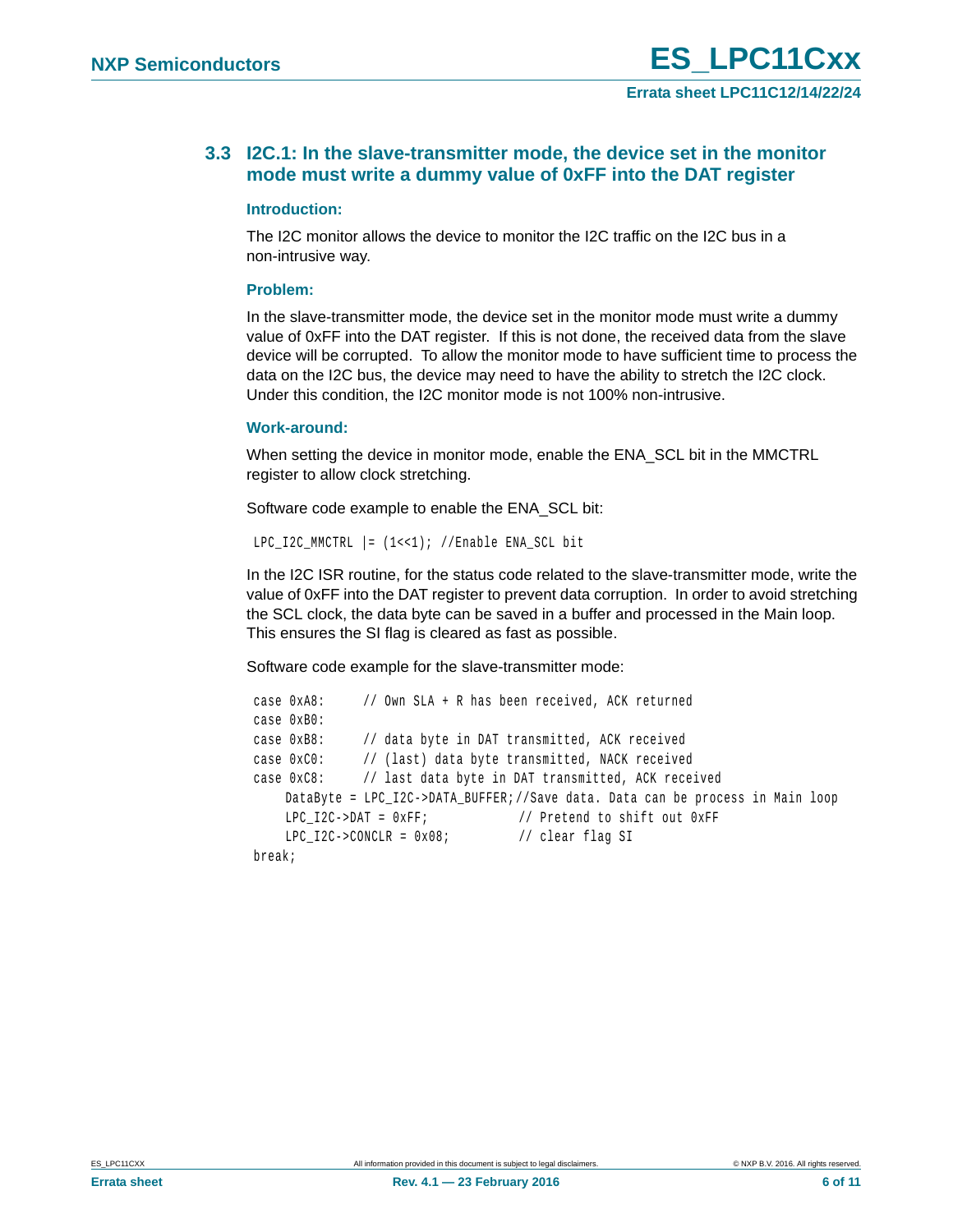### <span id="page-6-0"></span>**3.4 VDD.1: The minimum voltage of the power supply ramp must be 200 mV or below**

#### <span id="page-6-1"></span>**Introduction:**

The datasheet specifies that the power supply (on the VDD pin) must ramp-up from a minimum voltage of 400 mV or below with a ramp-up time of 500 ms or faster. Also, the minimum time the power supply (on the VDD pin) needs to be below 400 mV or below before ramping up is 12  $\mu$ s.

#### <span id="page-6-2"></span>**Problem:**

The device might not always start-up if the power supply (on the VDD pin) does not reach 200 mV. The minimum voltage of the power supply ramp (on the VDD pin) must be 200 mV or below with ramp-up time of 500 ms or faster.

#### <span id="page-6-3"></span>**Work-around:**

None.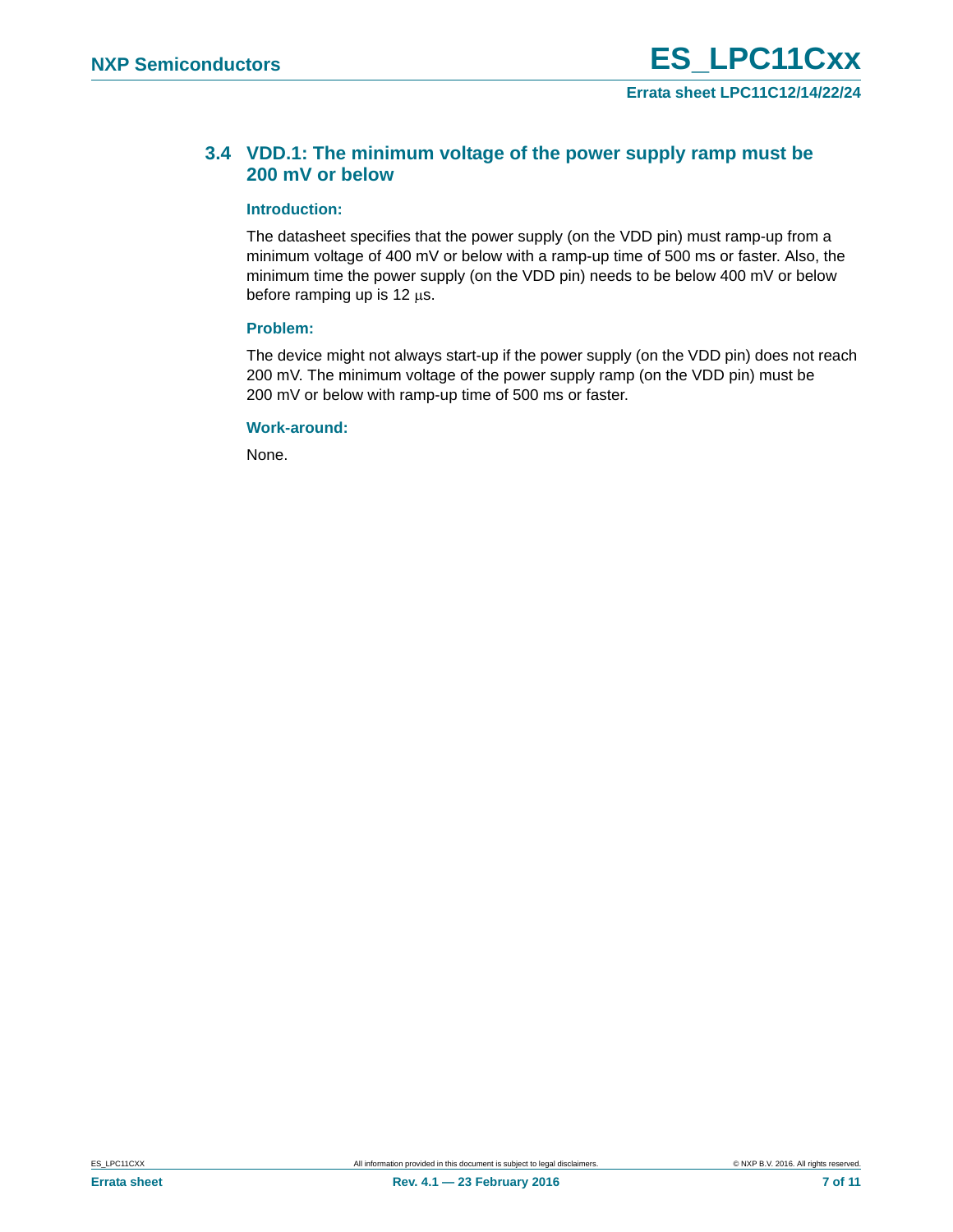### <span id="page-7-0"></span>**3.5 VDD.2: The external RESET pin must be held LOW until the power supply on the VDD pin reaches minimum operating voltage of 1.8 V.**

#### <span id="page-7-1"></span>**Introduction:**

Based on the data sheet (power-up ramp conditions specification) and errata sheet ([Section 3.4 "VDD.1: The minimum voltage of the power supply ramp must be 200 mV or](#page-6-0)  [below"\)](#page-6-0), the power supply (on the VDD pin) must ramp-up from a minimum voltage of 200 mV or below with a ramp-up time of 500 ms or faster. Also, the minimum time the power supply (on the VDD pin) needs to be below 200 mV or below before ramping up is  $12 \mu s$ .

#### <span id="page-7-2"></span>**Problem:**

For linear power-supply ramp-up rates of 5.5 V/mS or less, the device might not always start-up.

#### <span id="page-7-3"></span>**Work-around:**

For linear power-supply ramp-up rates of 5.5 V/mS or less, the external RESET pin must be held LOW until the power supply on the VDD pin reaches minimum operating voltage of 1.8 V. The minimum time the external RESET pin must be held LOW can be calculated using the following equation:



For linear power-supply ramp-up rates more than 5.5 V/mS, the external RESET pin does not need to be held LOW.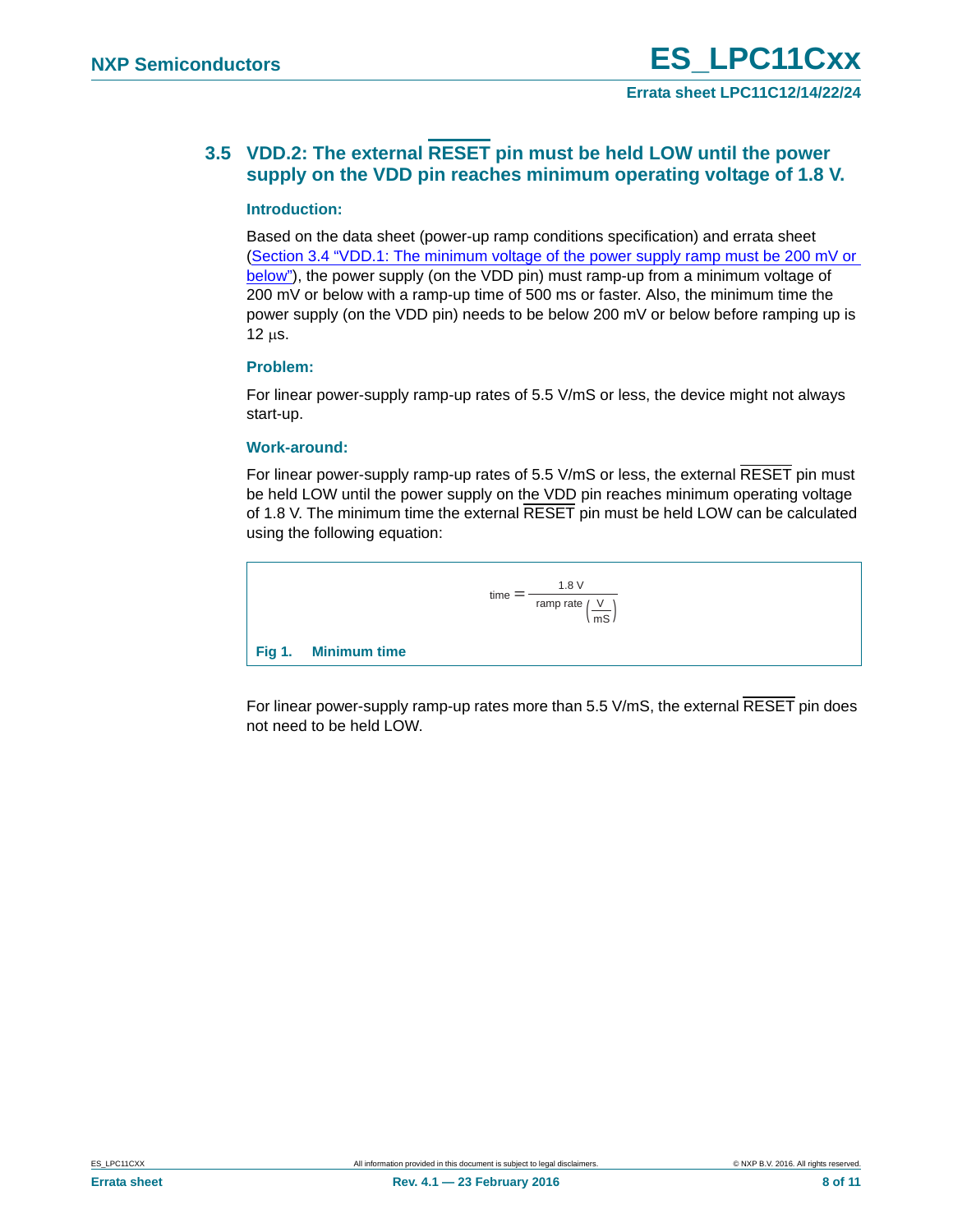# <span id="page-8-1"></span>**4. AC/DC deviations detail**

No known errata.

# <span id="page-8-2"></span><span id="page-8-0"></span>**5. Errata notes**

### **5.1 Note.1**

The General Purpose I/O (GPIO) pins have configurable pull-up/pull-down resistors where the pins are pulled up to the  $V_{DD}$  level by default. During power-up, an unexpected glitch (low pulse) could occur on the port pins as the  $V_{DD}$  supply ramps up.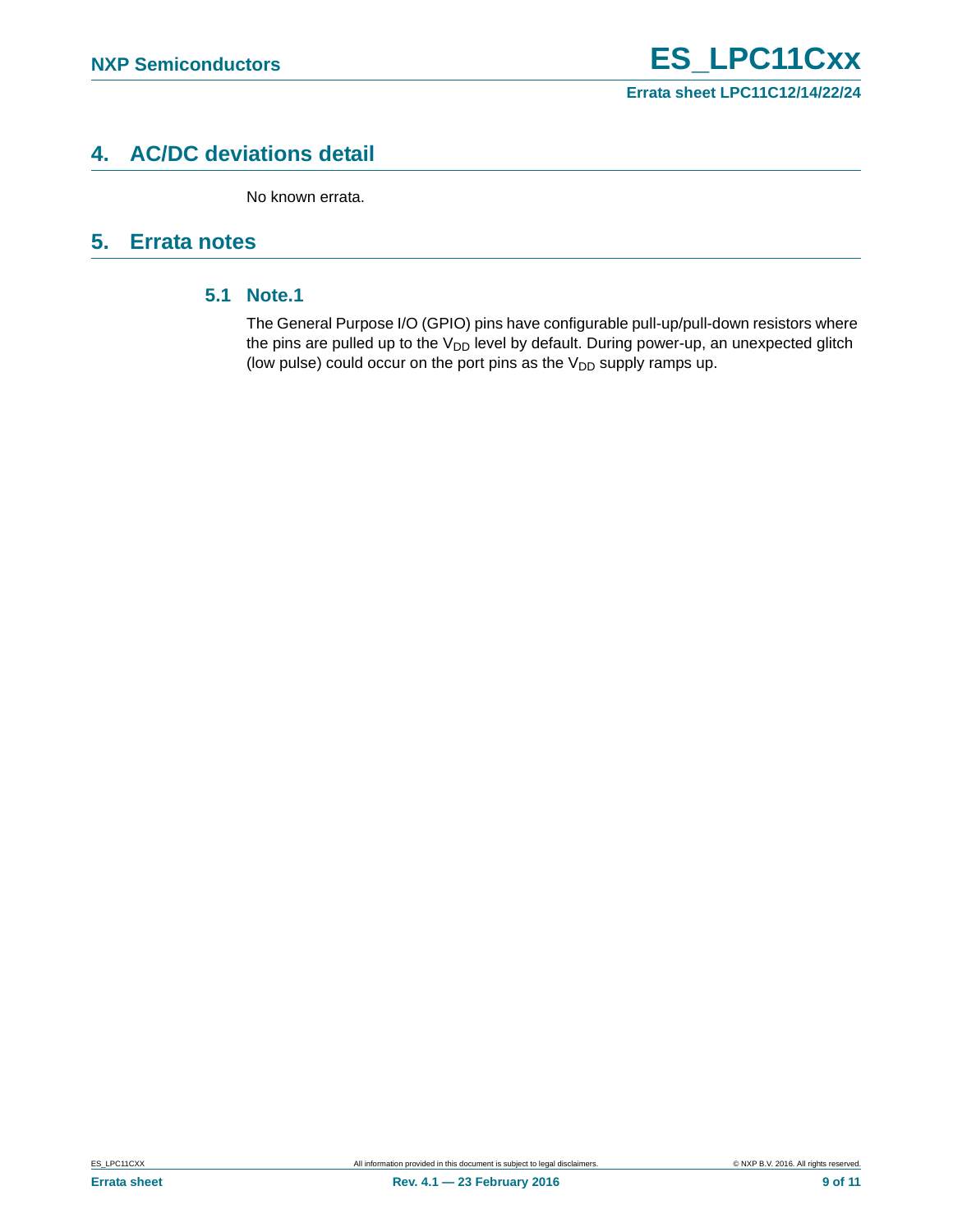# <span id="page-9-0"></span>**6. Legal information**

### <span id="page-9-1"></span>**6.1 Definitions**

**Draft —** The document is a draft version only. The content is still under internal review and subject to formal approval, which may result in modifications or additions. NXP Semiconductors does not give any representations or warranties as to the accuracy or completeness of information included herein and shall have no liability for the consequences of use of such information.

# <span id="page-9-2"></span>**6.2 Disclaimers**

**Limited warranty and liability —** Information in this document is believed to be accurate and reliable. However, NXP Semiconductors does not give any representations or warranties, expressed or implied, as to the accuracy or completeness of such information and shall have no liability for the consequences of use of such information. NXP Semiconductors takes no responsibility for the content in this document if provided by an information source outside of NXP Semiconductors.

In no event shall NXP Semiconductors be liable for any indirect, incidental, punitive, special or consequential damages (including - without limitation - lost profits, lost savings, business interruption, costs related to the removal or replacement of any products or rework charges) whether or not such damages are based on tort (including negligence), warranty, breach of contract or any other legal theory.

Notwithstanding any damages that customer might incur for any reason whatsoever, NXP Semiconductors' aggregate and cumulative liability towards customer for the products described herein shall be limited in accordance with the *Terms and conditions of commercial sale* of NXP Semiconductors.

**Right to make changes —** NXP Semiconductors reserves the right to make changes to information published in this document, including without limitation specifications and product descriptions, at any time and without notice. This document supersedes and replaces all information supplied prior to the publication hereof.

**Suitability for use —** NXP Semiconductors products are not designed, authorized or warranted to be suitable for use in life support, life-critical or safety-critical systems or equipment, nor in applications where failure or

malfunction of an NXP Semiconductors product can reasonably be expected to result in personal injury, death or severe property or environmental damage. NXP Semiconductors and its suppliers accept no liability for inclusion and/or use of NXP Semiconductors products in such equipment or applications and therefore such inclusion and/or use is at the customer's own risk.

**Applications —** Applications that are described herein for any of these products are for illustrative purposes only. NXP Semiconductors makes no representation or warranty that such applications will be suitable for the specified use without further testing or modification.

Customers are responsible for the design and operation of their applications and products using NXP Semiconductors products, and NXP Semiconductors accepts no liability for any assistance with applications or customer product design. It is customer's sole responsibility to determine whether the NXP Semiconductors product is suitable and fit for the customer's applications and products planned, as well as for the planned application and use of customer's third party customer(s). Customers should provide appropriate design and operating safeguards to minimize the risks associated with their applications and products.

NXP Semiconductors does not accept any liability related to any default, damage, costs or problem which is based on any weakness or default in the customer's applications or products, or the application or use by customer's third party customer(s). Customer is responsible for doing all necessary testing for the customer's applications and products using NXP Semiconductors products in order to avoid a default of the applications and the products or of the application or use by customer's third party customer(s). NXP does not accept any liability in this respect.

**Export control —** This document as well as the item(s) described herein may be subject to export control regulations. Export might require a prior authorization from competent authorities.

# <span id="page-9-3"></span>**6.3 Trademarks**

Notice: All referenced brands, product names, service names and trademarks are the property of their respective owners.